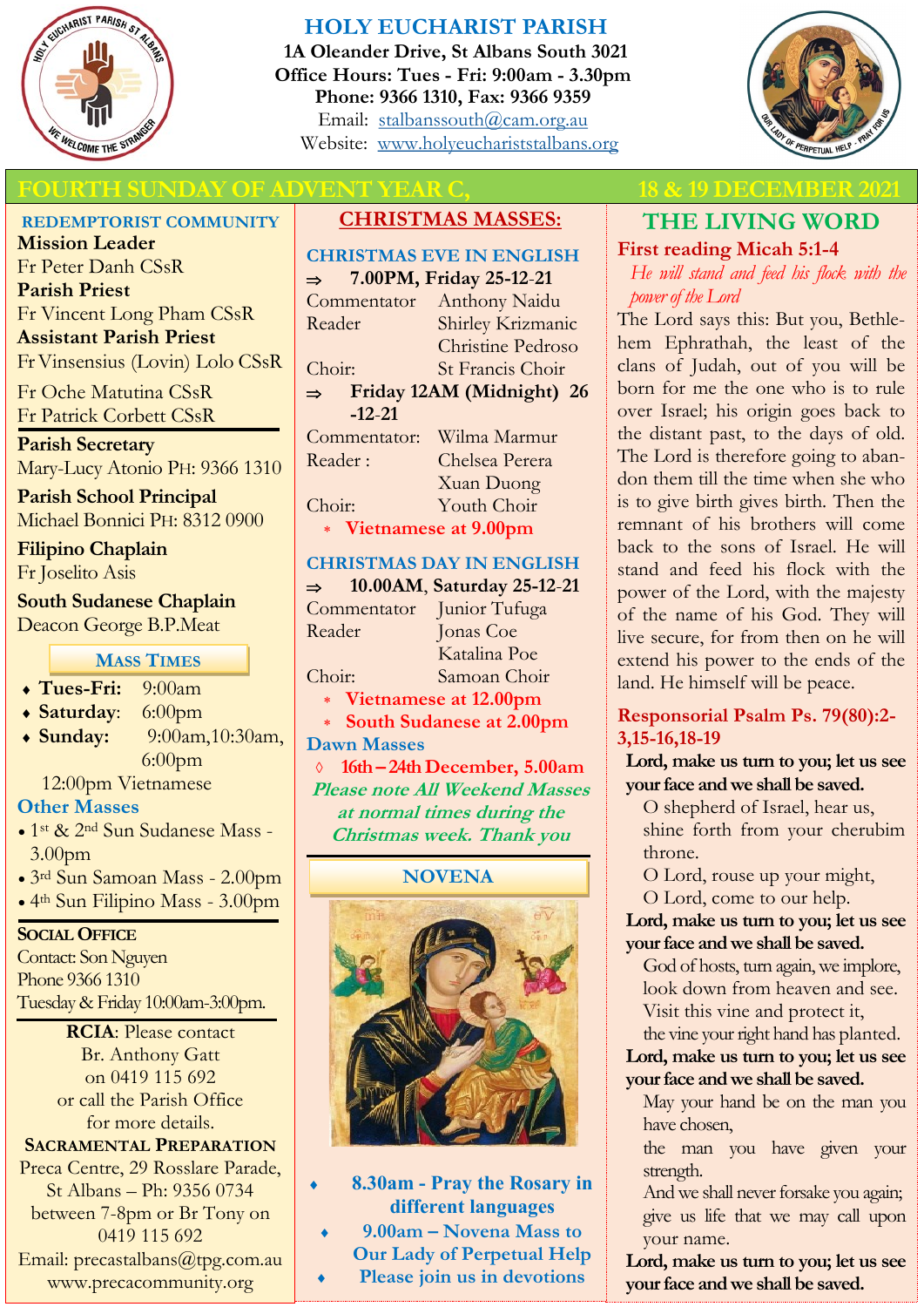#### **Second reading Hebrews 10:5-10**

### *God, here I am! I am coming to obey your will*

This is what Christ said, on coming into the world: You who wanted no sacrifice or oblation, prepared a body for me. You took no pleasure in holocausts or sacrifices for sin; then I said, just as I was commanded in the scroll of the book, 'God, here I am! I am coming to obey your will.' Notice that he says first: You did not want what the Law lays down as the things to be offered, that is: the sacrifices, the oblations, the holocausts and the sacrifices for sin, and you took no pleasure in them; and then he says: Here I am! I am coming to obey your will. He is abolishing the first sort to replace it with the second. And this will was for us to be made holy by the offering of his body made once and for all by Jesus Christ.

#### **Gospel Acclamation Luke 1:38**

#### Alleluia, alleluia!

I am the servant of the Lord: may his will for me be done. Alleluia!

#### **Gospel Luke 1:39-45**

#### *Why should I be honoured with a visit from the mother of my Lord?*

Mary set out and went as quickly as she could to a town in the hill country of Judah. She went into Zechariah's house and greeted Elizabeth. Now as soon as Elizabeth heard Mary's greeting, the child leapt in her womb and Elizabeth was filled with the Holy Spirit. She gave a loud cry and said, 'Of all women you are the most blessed, and blessed is the fruit of your womb. Why should I be honoured with a visit from the mother of my Lord? For the moment your greeting reached my ears, the child in my womb leapt for joy. Yes, blessed is she who believed that the promise made her by the Lord would be fulfilled.'

#### **REFLECTION ON THE GOSPEL**

The fourth Sunday of Advent draws us closer to the celebration of the Christmas mysteries. The gospel offers the story of the young pregnant woman, Miriam of Nazareth, travelling purposefully from her home town of Nazareth to the hill country of Judaea, some 130 kilometres to the south, to be with an older woman who is also pregnant, her cousin Elizabeth. Mary enters "the house of Zechariah" who remains in the background. While Zechariah is the householder according to Jewish law, his earlier reluctance to believe renders him silent and powerless to offer hospitality. Elizabeth's contrasting openness to recognise and to affirm the living presence of God in their midst makes her the true householder and foreshadows the reversal that is to characterise the new order, an order that is yet to be fully realised. The two women embrace and, in their loving embrace, the Spirit-filled life gestating within Mary encounters and physically affects the life that is coming to birth in Elizabeth.

Elizabeth's words resound throughout the ages in the prayer we know as the Hail Mary: "Blessed are you among women, and blessed is the fruit of your womb…." These are the words of one prophetic woman to another. Elizabeth recognises that Mary is blessed by God because she believed that God's promise to her would be fulfilled. As God's prophet, Elizabeth gives expression to the faith that is to be embraced by all who accept that Jesus of Nazareth, the son of Miriam of Nazareth, is the Holy One of God (Luke 1:35). The lives of both women prophets have been transformed through the power of God's Spirit. Their respective children will bring to birth unprecedented events in human history.

Elizabeth's proclamation of the blessing of God on Mary is found daily on the lips of countless faith-filled Christians across the globe. It echoes the blessing prayer of Moses to the Israelites (Deuteronomy 28: 2- 4): "May you be blessed in the city and blessed in the country. Blessed is the fruit of your womb, the produce of your soil and the offspring of your livestock…." This ancient blessing recognizes the interconnection of all God's creation. We might make it our own blessing prayer. In our times, God's blessing on the whole Earth community can only become a reality when we stop playing politics in the interests of short-term gains or personal greed, when we read the signs of the times and work together to address the underlying causes of global warming and its effects. Advent is not a time of passive waiting. It is a time to ponder the various ways that God sustains life in its diverse forms. It is a time to become householders, like Elizabeth, who clear the paths and open our doors for the God of life to enter in. It is a time to embrace, to "be there" for one another and to nurture the life that is coming to birth.

#### **By Veronica Lawson RSM**



**BEST OR WORST, HOPES OR FEARS—THE BABY HAS THE KEY**

Charles Dickens begins his classic A Tale of Two Cities, about London and Paris during the French Revolution, with the familiar contrasting phrases: "It was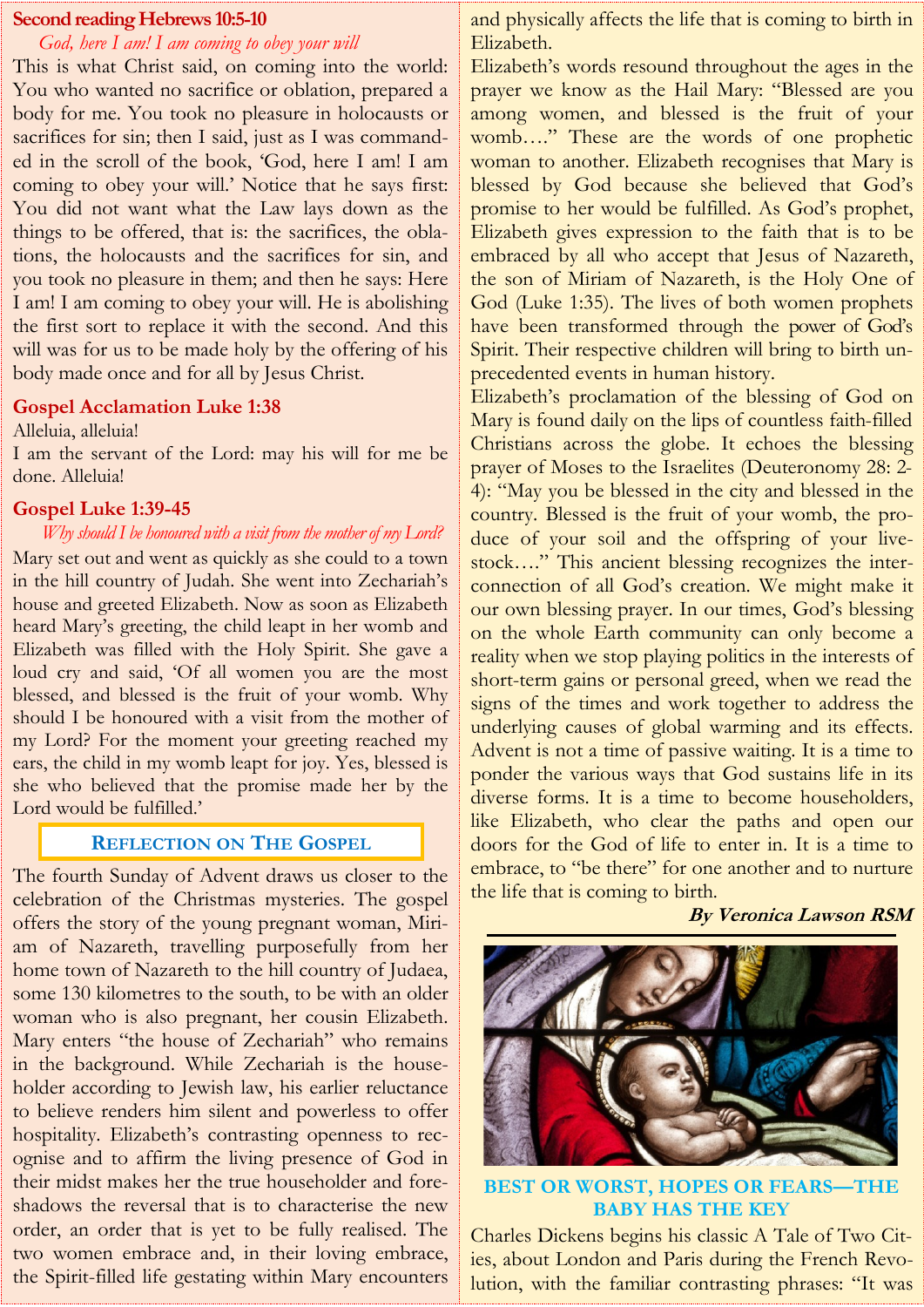the best of times; it was the worst of times.." and in a sense, though not the mayhem of the French Revolution boiling past the Bastille and gushing poison into provincial France, yet the horrifying, senseless slaughters in Wisconsin, Michigan and elsewhere in our own United States have ricocheted into the outlying regions of the country with rapid TV and network transmissions. Bombshells bursting in the fear-driven arena of Covid make this day-shortening season a dark experience mirroring Dickens' "worst" upon us.

Pervasive rootlessness in the meaning of life and its expectations, especially as experienced by the young – more prone than ever to suicide – represents the climate of a non-biblical world view, even an antibiblical one. With due respect for the sincere efforts and advances science has made to bring this other plague, Covid, under control, it has become the breeding ground for fear, insecurity, and an all- too willing condescension to the State as its commandeering Captain through a storm enveloping minds and hearts.

There is another dimension to this world's travails, however. It points to the "best of times." The not yet, but even so is addressed clearly in the context of Salvation History – anticipation and its joy!

And so it is that Mother Church oversees the seasons God has granted us so we can measure the seasons of our own lives as well, the worst and the best, the dark and the light, the evil and the good, with God at the Helm, none less. We have entered Advent.

It is always meaningful to draw together Thanksgiving Day, Christ the King and Advent. And it is the thankfulness in Advent that we celebrate together now. We are thankful for the Gift of Christmas, rather than just the Christmas gift. And that Gift, the Lord Jesus Christ Himself, is with us in his Word of Scripture, year after year in the liturgical readings that recall first Israel's awaiting his coming for centuries up until in the actual "Word made flesh, dwelling among us", the root of light and hope. He is "the Glory of the Father's only Son, full of grace and truth. (John, 1: 14) "The Gift of Christmas is Jesus, Emmanuel, "God-with-us," with us, yes, even in the "Flesh," as John will record Jesus' later describing His Real Presence in the Blessed Eucharist (John 6: 35ff).

But it began with a Baby! And not one held up to reverence and fame, but rather Who slipped into the world in a "back alley" or as we read, an eating trough (manger) for animals. Hardly the messiah the Jews were looking forward to receiving as their savior! Such is God's plan to turn the darkness into light through the tiniest. "But in the dark street shineth / the Everlasting Light! / The hopes and fears of all the years/ Are met in Thee tonight." Our familiar Boston carol "O Little Town of Bethlehem" puts it forth with grace and memorable charm. It begins with the Baby! Take away the Baby, the Christmas Gift, and the world becomes just tinsel town. A shell. And the residue of "the worst of times." Put the Baby back in the picture and there is truly "Joy to the World." He is Truth and Life. And sense.

The Supreme Court has just presented oral arguments pro and con on the Mississippi Dobbs v Jackson lower court dispute, and the "worst of times" (pun intended) opines on with the "right to choose" screed poised to be severed or even altered by the highest court of the land. Hysteria. But it begins with the baby, legally a plaything, tossed about in trimesters, who in every single instance is a reflective creation of God of that Baby, the Christmas Gift, the same and always Jesus. It is hard to recall anything being a universe farther apart from Christmas than the ongoing slaughter of now over 64 million unborn human beings since that 1973 jurisprudential miscarriage, Roe v Wade. These are, yes, persons made in the "Image and Likeness of God" so singularly honored from the beginning of mankind in the first pages of the Bible (Genesis 1:26). This is, after all, where we get our life's rooted meaning, so elusive to people today who in the "worst of times" are conditioned by fear, and envision no way out.

No, the Baby is the "way out" of the "worst of times." And the magnetic call He offers is also the "way in" to our hearts. That's what Advent is about, the anticipation and hunger for the Child Gift Who is Truth and Life. Shakespeare coined the expression in Merchant of Venice: "All things that are/ are with more spirit chased than enjoyed." His keen sensitivity to human nature points out not the eternal, but the passing allurements, where the small "gifts" of a season or festive day are here one day and gone the next. There is, after all, not one item that we will take with us into the afterlife, that we have voraciously run after, saved up for, and dished out for our eyes, stomachs, minds, save One: this Baby. And He alone makes our experience, – come what may in the otherwise ups and downs that ripple about in our sea – "the best of times." And beyond time, eternity.

Dickens went on: "It was the age of wisdom, it was the age of foolishness, it was the epoch of belief, it was the epoch of incredulity, it was the season of Light, it was the season of Darkness. It was the spring of hope, it was the winter of despair." In the twenty-first century these immortal contrasts ring out with dire warning and challenge. The ongoing killings on the streets, even a car ploughing through a parade, or horrific classroom mass slaughters are all